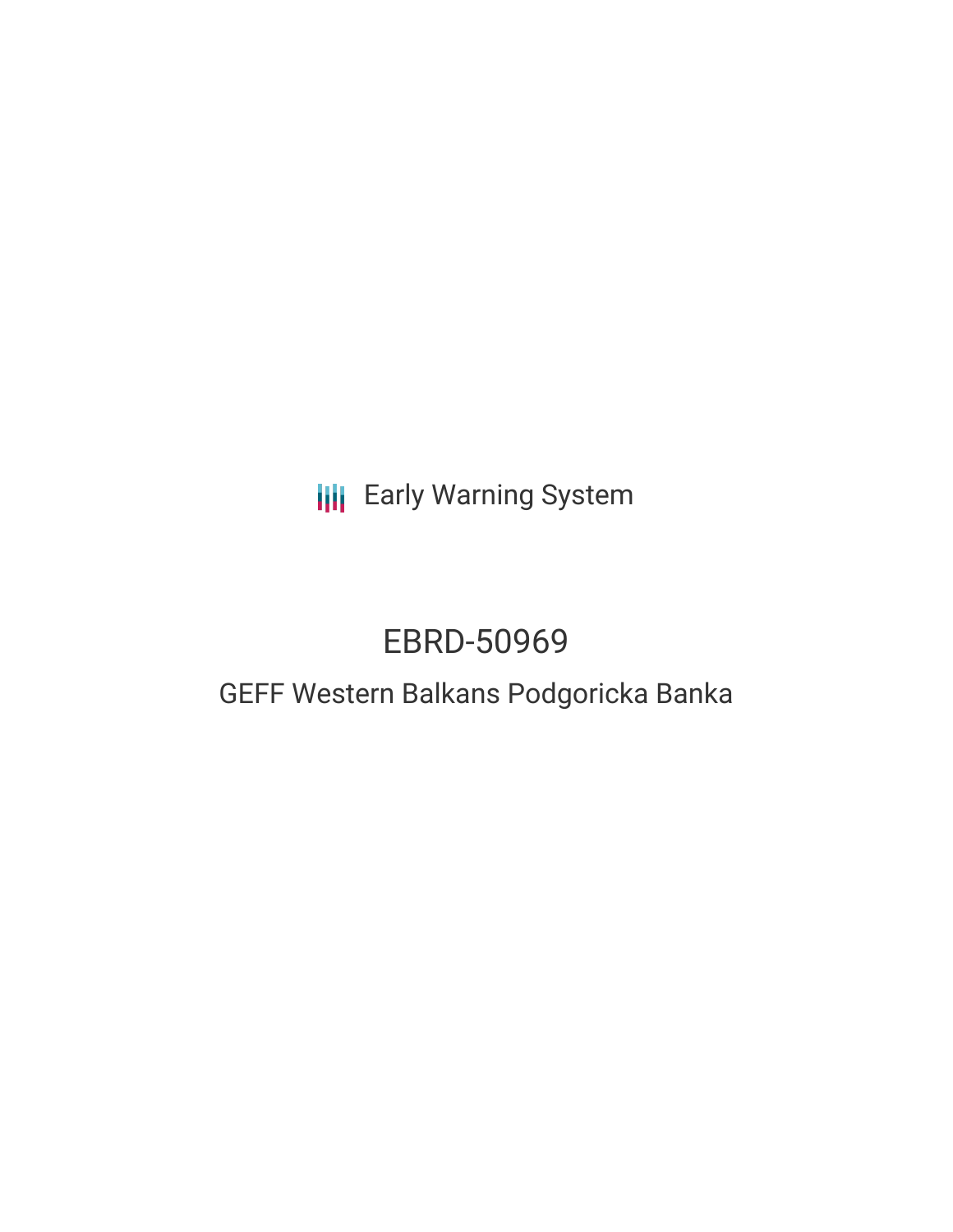

## **Quick Facts**

| <b>Countries</b>               | Montenegro                                              |
|--------------------------------|---------------------------------------------------------|
| <b>Financial Institutions</b>  | European Bank for Reconstruction and Development (EBRD) |
| <b>Status</b>                  | Approved                                                |
| <b>Bank Risk Rating</b>        | FI                                                      |
| <b>Voting Date</b>             | 2020-10-27                                              |
| <b>Borrower</b>                | Podgoriika banka AD Podgorica                           |
| <b>Sectors</b>                 | Climate and Environment, Finance                        |
| <b>Investment Amount (USD)</b> | $$2.36$ million                                         |
| <b>Project Cost (USD)</b>      | \$2.36 million                                          |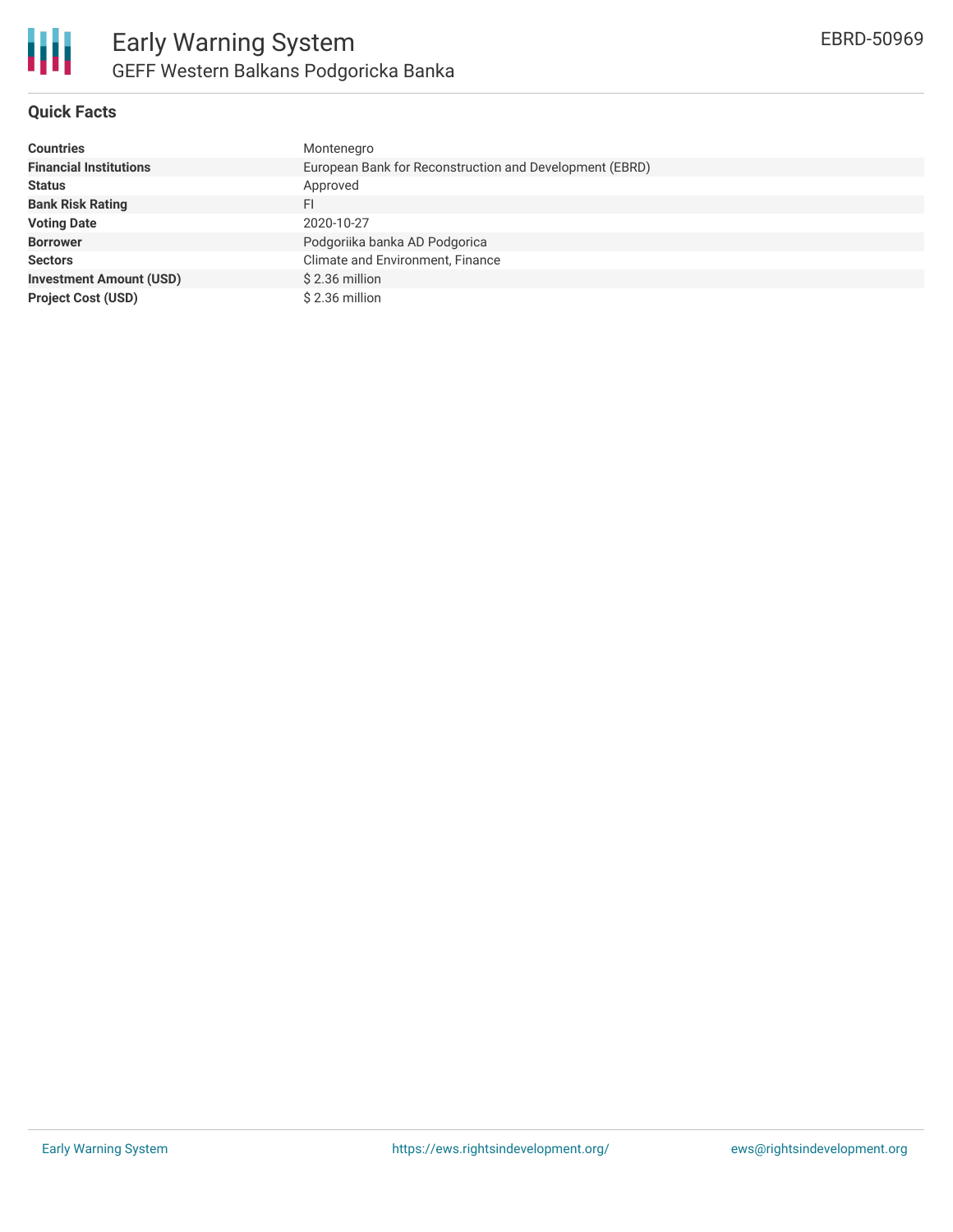

### **Project Description**

Provision of a senior unsecured loan project contributes to the objectives of GEFF WB, supporting the Green and Competitive tranisition qualities.

The project will contribute towards building a green economy by facilitating the expansion of residential energy efficiency lending in Montenegro and positive demonstration effects of green economy projects.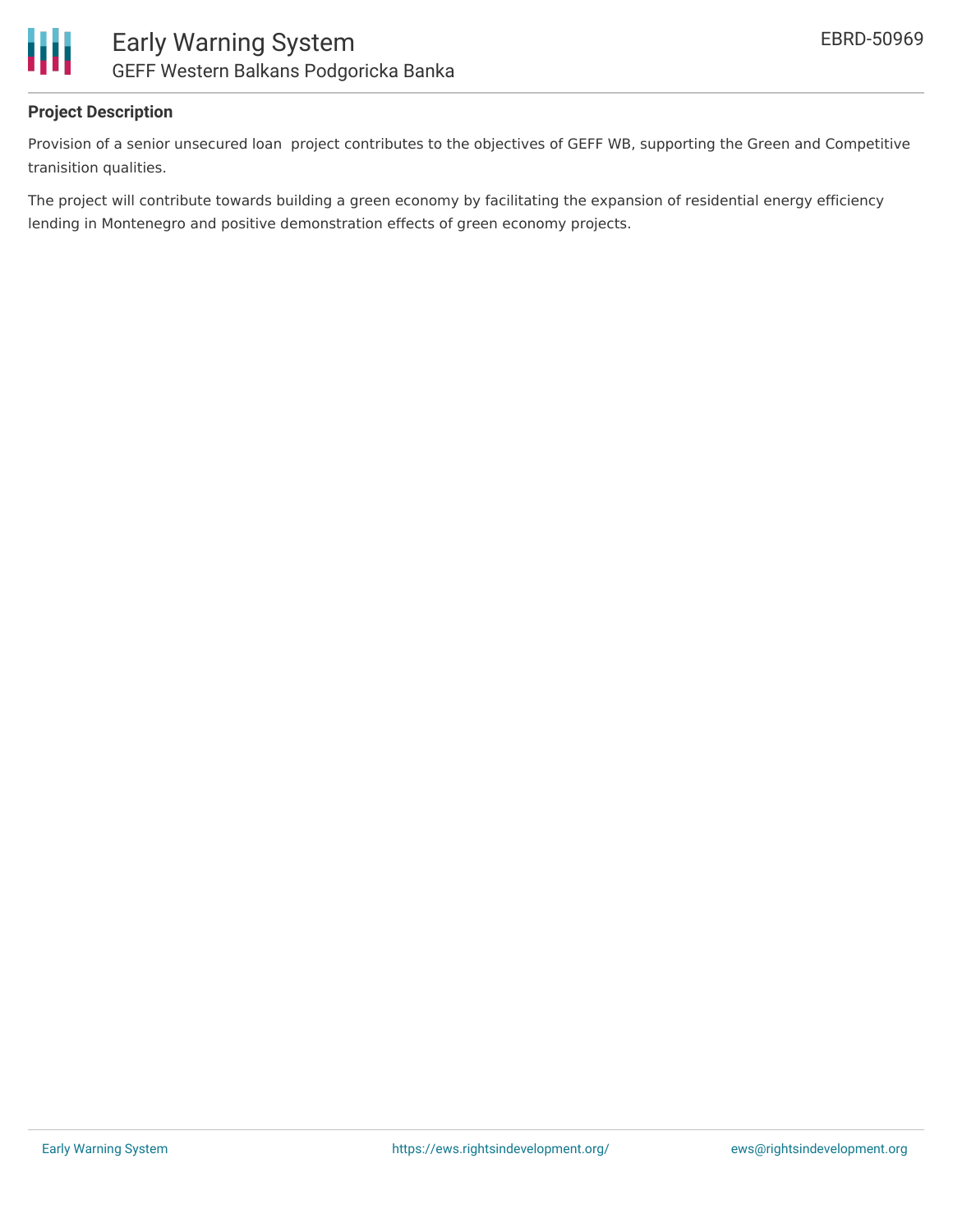

#### **Investment Description**

European Bank for Reconstruction and Development (EBRD)